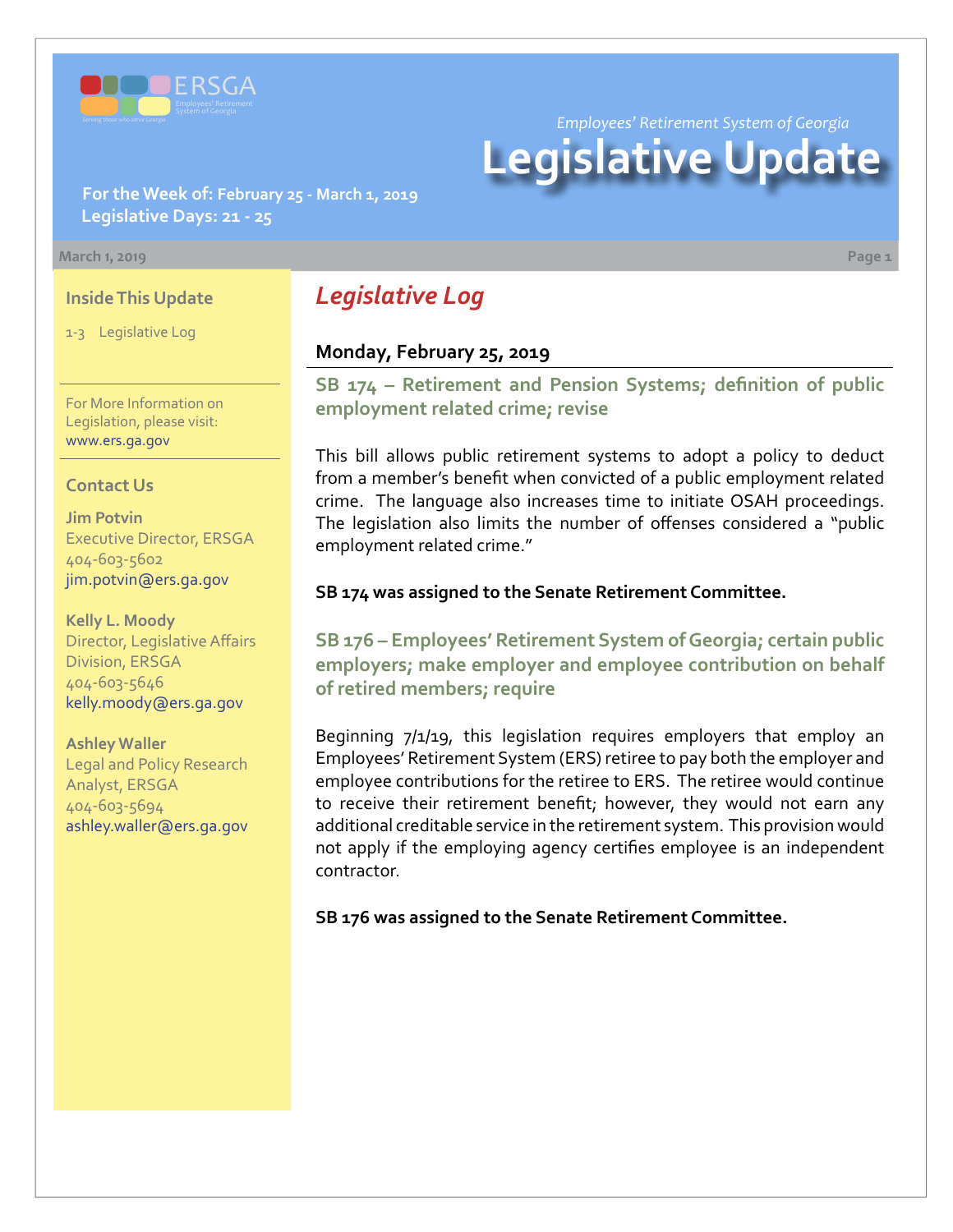# *Legislative Log (continued)*

# **Tuesday, February 26, 2019**

**HB 19[6 – R](http://www.legis.ga.gov/legislation/en-US/Display/20192020/HB/196)etirement and pensions; each public retirement system trustee to complete appropriate education applicable to his or her fiduciary duties; require**

This bill requires trustees of public retirement systems to complete fiduciary training and educational courses in specified retirement areas.

**HB 196 received a DO PASS by Committee Substitute from the House Retirement Committee.**

## **Wednesday, February 27, 2019**

**SB 11[7 – P](http://www.legis.ga.gov/legislation/en-US/Display/20192020/SB/117)ublic Retirement Systems Standards Law; that does not require an individual to pay the full actuarial cost of obtaining such creditable service; prohibit passage of any law**

Members who join on or after July 1, 2019 cannot obtain creditable service unless the member pays full actuarial cost for such service. The bill also provides members with the ability to pay for such service purchase with a payment plan option.

**SB 117 was received a DO PASS from the Senate Retirement Committee.**

**SB 17[6 – E](http://www.legis.ga.gov/legislation/en-US/Display/20192020/SB/176)mployees' Retirement System of Georgia; certain public employers; make employer and employee contribution on behalf of retired members; require**

Beginning 7/1/19, this legislation requires employers that employ an Employees' Retirement System (ERS) retiree to pay both the employer and employee contributions for the retiree to ERS. The retiree would continue to receive their retirement benefit; however, they would not earn any additional creditable service in the retirement system. This provision would not apply if the employing agency certifies employee is an independent contractor.

**SB 176 received a DO PASS by Committee Substitute from the Senate Retirement Committee.**

### **Thursday, February 28, 2019**

No retirement bills were considered.